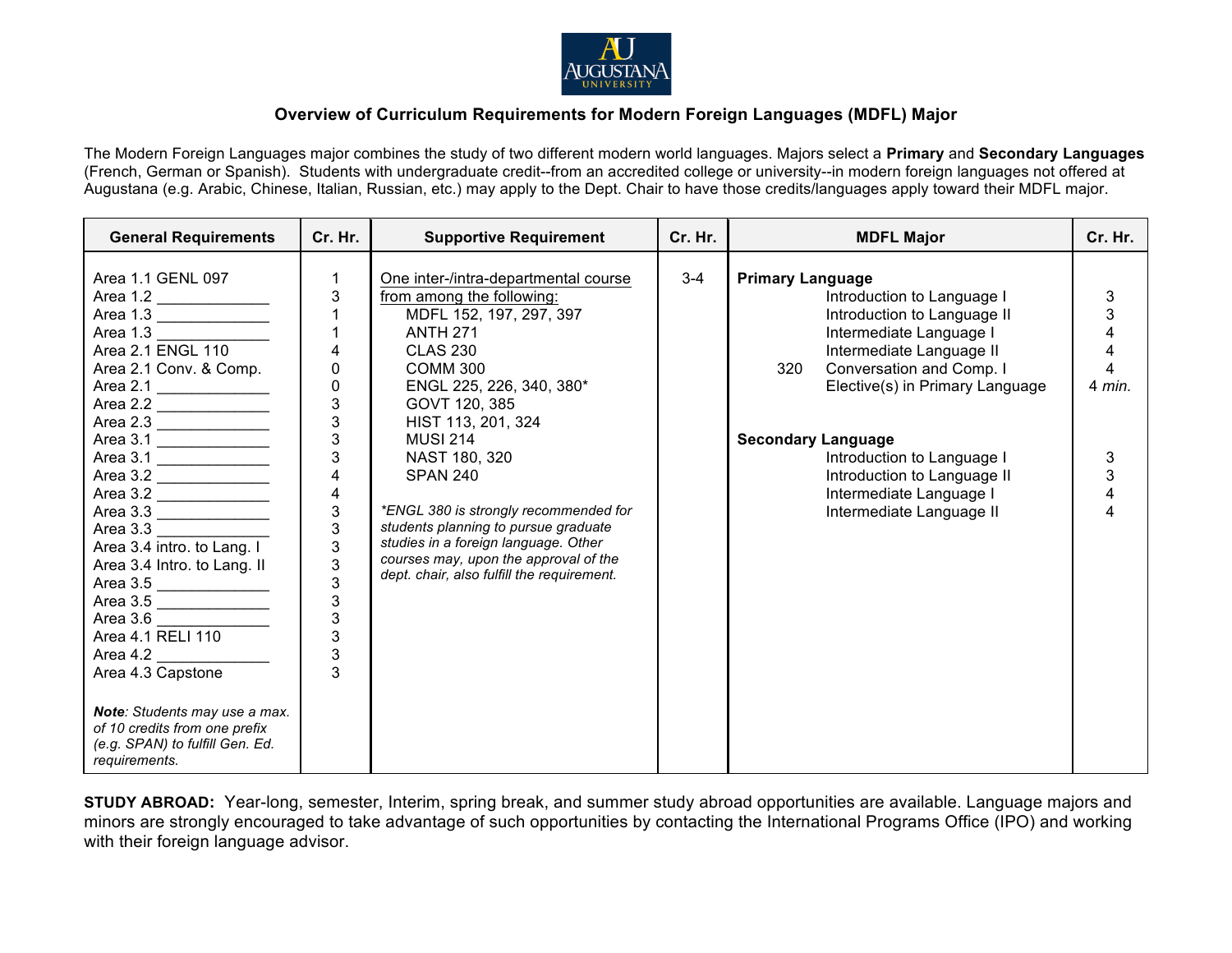## **AUGUSTANA UNIVERSITY – MODERN FOREIGN LANGUAGES SAMPLE PLAN OF STUDY A (NO OR INTRODUCTORY PLACEMENT)**

*Intended for students who place into Intro. to Language 1 (110) or who have no prior background in Foreign Languages.*

| <b>FRESHMAN</b><br>establishing foundations                                                                                                                                                                                       | <b>SOPHOMORE</b><br>developing skills and<br>establishing new foundations                                                                                                             | <b>JUNIOR</b><br>gaining proficiency and<br>developing new skills                                                                                                                                                                   | <b>SENIOR</b><br>exploring cultures and literatures<br>and gaining proficiency                                                                                                                                                                                             |
|-----------------------------------------------------------------------------------------------------------------------------------------------------------------------------------------------------------------------------------|---------------------------------------------------------------------------------------------------------------------------------------------------------------------------------------|-------------------------------------------------------------------------------------------------------------------------------------------------------------------------------------------------------------------------------------|----------------------------------------------------------------------------------------------------------------------------------------------------------------------------------------------------------------------------------------------------------------------------|
| <b>Fall Semester</b><br>Primary Lang. Intro I*<br>3 cr.<br><b>GENL 097</b><br>1 cr.<br>ENGL 110 (or spring sem.)<br>4 cr.<br>cr.<br>$\mathsf{cr}$ .<br><b>TOTAL</b><br>$\mathsf{cr}$ .                                            | <b>Fall Semester</b><br>Primary Lang. Interm. I<br>4 cr.<br>Secondary Lang. Intro. I*<br>3 cr.<br>RELI 110 (or spring sem.)<br>3 cr.<br>cr.<br>cr.<br><b>TOTAL</b><br>$\mathsf{cr}$ . | <b>Fall Semester</b><br>Primary Lang. 320 or 321<br>4 cr.<br>Secondary Lang. Interm. I<br>4 cr.<br>$\mathsf{cr}$ .<br>$\overline{\phantom{a}}$ cr.<br>cr.<br><u> 1990 - Jan Barbara Barat, p</u><br><b>TOTAL</b><br>$\mathsf{cr}$ . | <b>Fall Semester</b><br>optional semester abroad<br>Primary Lang. Elective<br>$2-4$ cr.<br>$\rule{1em}{0.15mm}$ cr.<br>$\rule{1em}{0.15mm}$ cr.<br><u> 1980 - Johann Barbara, martin a</u><br>$\overline{\phantom{a}}$ cr.<br><b>TOTAL</b><br>cr.                          |
| Interim<br>cr.<br>*FREN 110 & GERM 110 are also<br>offered some Interims                                                                                                                                                          | <b>Interim</b><br>cr.<br>*FREN 110 & GERM 110 are also<br>offered some Interims                                                                                                       | Interim<br>cr.<br>optional inter-/ intra-dept. course                                                                                                                                                                               | Interim<br>cr.<br>optional inter-/ intra-dept. course                                                                                                                                                                                                                      |
| <b>Spring Semester</b><br>Primary Lang. Intro II<br>3 cr.<br>(ENGL 110)<br>$(4)$ cr.<br>$\equiv$ cr.<br>$\overline{\phantom{a}}$ cr.<br>$\overline{\phantom{a}}$ cr.<br><u> 1980 - Johann Barbara, martxa alemani</u> ar a<br>cr. | <b>Spring Semester</b><br>Primary Lang. Interm. I<br>4 cr.<br>Secondary Lang. Intro. I<br>3 cr.<br>(RELI 110)<br>$(3)$ cr.<br>cr.<br>$\equiv$ cr.<br><b>Cr.</b>                       | <b>Spring Semester</b><br>optional semester abroad<br>Primary Lang. Elective<br>$2-4$ cr.<br>Secondary Lang. Interm. II<br>4 cr.<br>cr.<br>$\frac{1}{\sqrt{1-\frac{1}{2}}}\text{cr.}$<br>cr.                                        | <b>Spring Semester</b><br>$2-4$ cr.<br>Primary Lang. Elective<br>$\equiv$ cr.<br>$\frac{1}{\sqrt{1-\frac{1}{2}}}\text{cr.}$<br><u>and the state of the state of the state</u><br>$\frac{1}{\sqrt{1-\frac{1}{2}}}\text{cr.}$<br><u> 1989 - Johann Barbara, martx</u><br>cr. |
| <b>TOTAL</b><br><b>Cr.</b>                                                                                                                                                                                                        | <b>TOTAL</b><br>cr.                                                                                                                                                                   | <b>TOTAL</b><br>$\mathsf{cr}$ .                                                                                                                                                                                                     | <b>TOTAL</b><br>cr.                                                                                                                                                                                                                                                        |